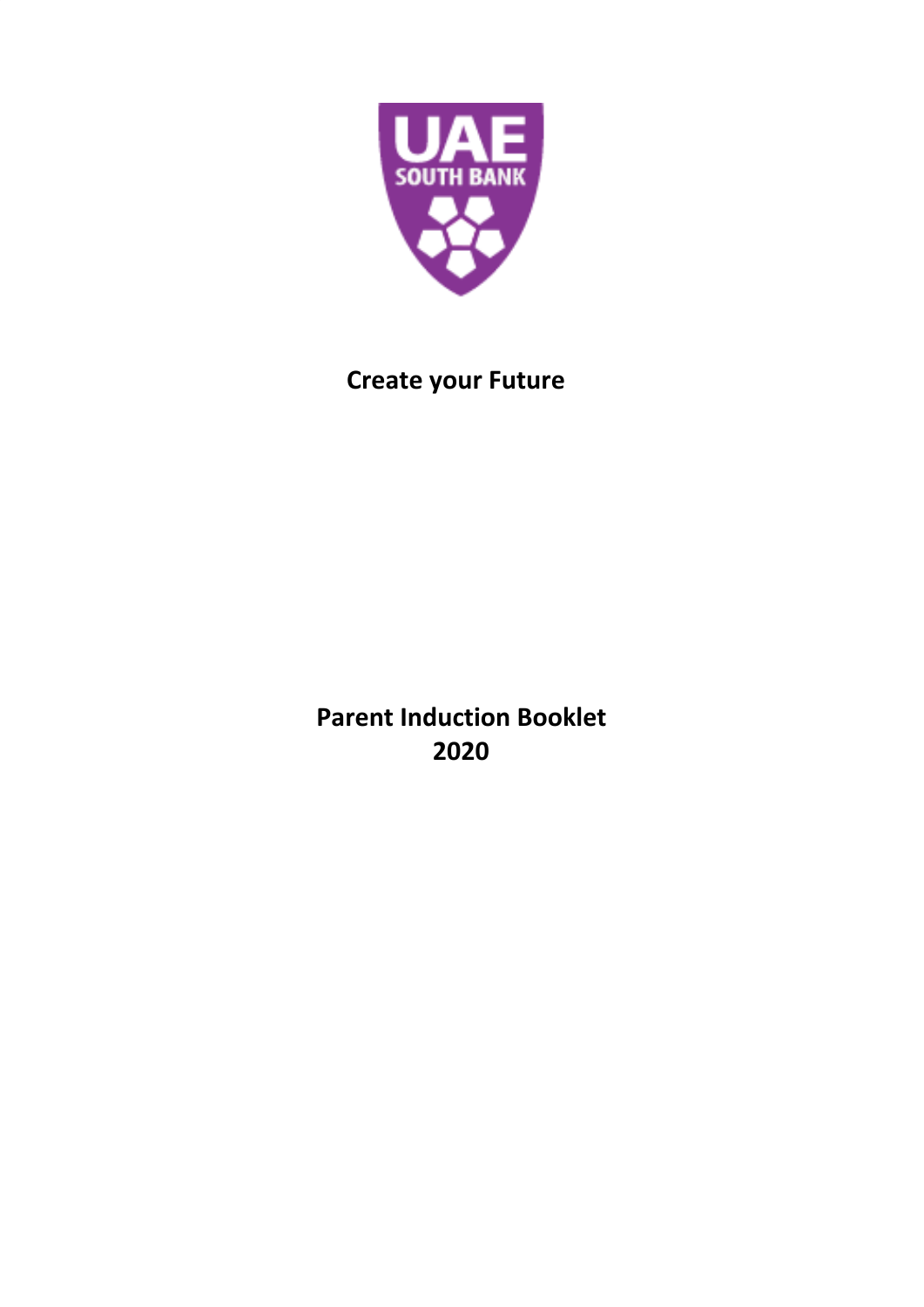## **WELCOME FROM THE PRINCIPAL**

## Dear Parent / Carer,

Welcome to UAE Southbank. I am delighted as a Principal to welcome you and your child to our Academy.

## **We are:**

- $\bullet$  A comprehensive community Academy of 900 (11 19) students.
- A fully inclusive Academy with a wealth of opportunities for all students
- An Academy which serves the local community and promotes confidence, ambition and social responsibility in our students.
- A high performing Academy which has learning, teaching and achievement as its central focus.
- We have thought hard about what we need to teach and how we need to teach it. Our curriculum has been planned to cultivate scholarship, intellect and creativity as our students explore a rich body of knowledge across a broad range of subjects.
- UAE Southbank is a STEAM school. We emphasise the development of knowledge and skills in Science, Technology, Engineerings and Maths. We also focus on the Arts as we understand that the confidence and the creative mindset that this engenders is equally crucial to our students growth.
- UAE Southbank has strong and supportive partnerships which includes London South Bank University, Salesforce and the Engineering Development Trust.
- We believe in developing the whole child and have created an innovative programme of events for students called 'Day 10', which sees students attending trips to cultural sites, working with the local community and engaging in project-based learning.
- We believe that for our students to be able to achieve their ambitions in life they should have the opportunity to make decisions about their school and their learning. So we allow students to make choices about the courses they study and the activities they engage in.
- We have carefully designed the school experience to ensure all our students are constantly challenged in ways that support their development. The excellent levels of engagement in lessons and our teachers' high expectations mean all students are challenged in every lesson. Stimulating lessons stretch learners and encourage deep thinking.

I am proud of our achievements as an Academy so far and believe the best is yet to come.

**John Taylor Principal**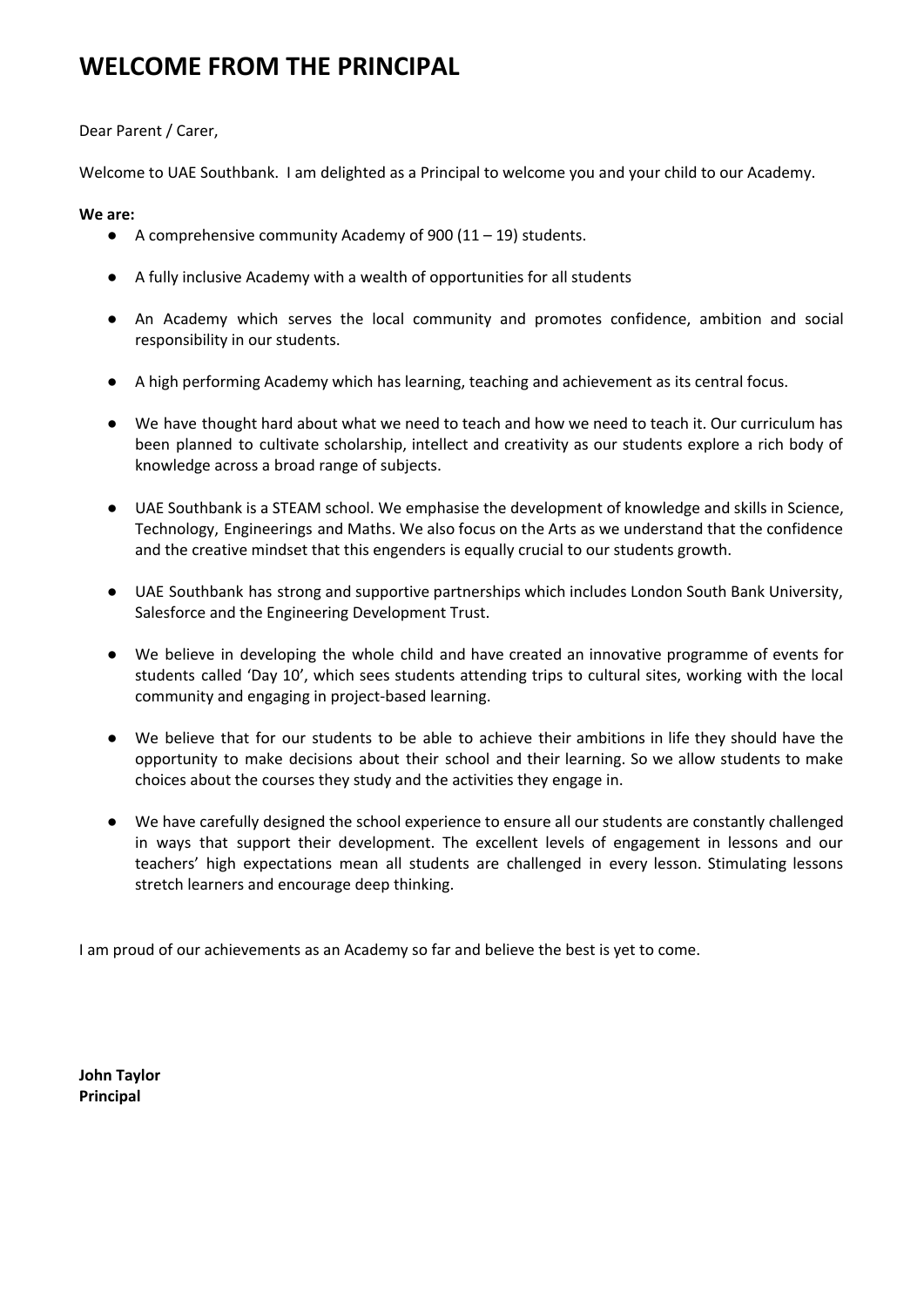#### **UNIFORM & EQUIPMENT**

All students at the University Academy of Engineering South Bank are expected to wear their uniform in its entirety to the Academy as it is an important part of our collective identity and sense of community. Each student will be an ambassador for the Academy and it is important that they present themselves as ambassadors at all times, including when they are in public places or traveling to and from the Academy.

#### **Equipment**

- Pencil Case (preferably clear for KS4)
- Green Pen
- · Ruler
- · Compass
- · Rubber
- Scientific calculator
- Black pens (more than one)
- Pencils (more than one)
- **Protractor**
- **Sharpener**
- UAE Planner
- UAE school bag
- Black Rucksack (\*YEAR 11 ONLY)

#### **Hair**

Hair must be worn in appropriate style. They must not contain any patterns or be in a style or colour the school governors believe will undermine the ethos of the school.

Unconventional or elaborate hairstyles are not allowed, nor are bleached, coloured streaks or coloured false hair extensions. No coloured bobbles, fancy flowers, frills or bows. No decorative hair bands, bandanas, hair ties or ribbons are permitted.

#### **Nails**

Must be clear and natural. If students have false nails, they will be asked to remove them immediately.

#### **Jewellery**

It is very important in a STEAM Academy that students are able to engage in all activities. Jewellery can be dangerous for many activities and therefore unsuitable for The Academy. Students will therefore only be permitted to wear small single stud earrings (plain gold or plain silver), one in each lobe and a watch. Watches may be handed to a teacher during certain activities such as P.E. Students with additional piercings will be asked to remove them immediately.

By coming to the academy in your correct uniform you show that you are proud to be a member of UAE. By wearing it correctly around the school, you show you are ready to learn and prepared to work in a professional environment with like-minded peers and teachers. You should always wear uniform when coming to and leaving school. Students are not allowed to wear hooded jumpers or caps to and from school. Any items worn or found on students that are prohibited will be confiscated and returned at the end of the week.

Students will be greeted at the gate each morning by a member of the Senior Leadership Team.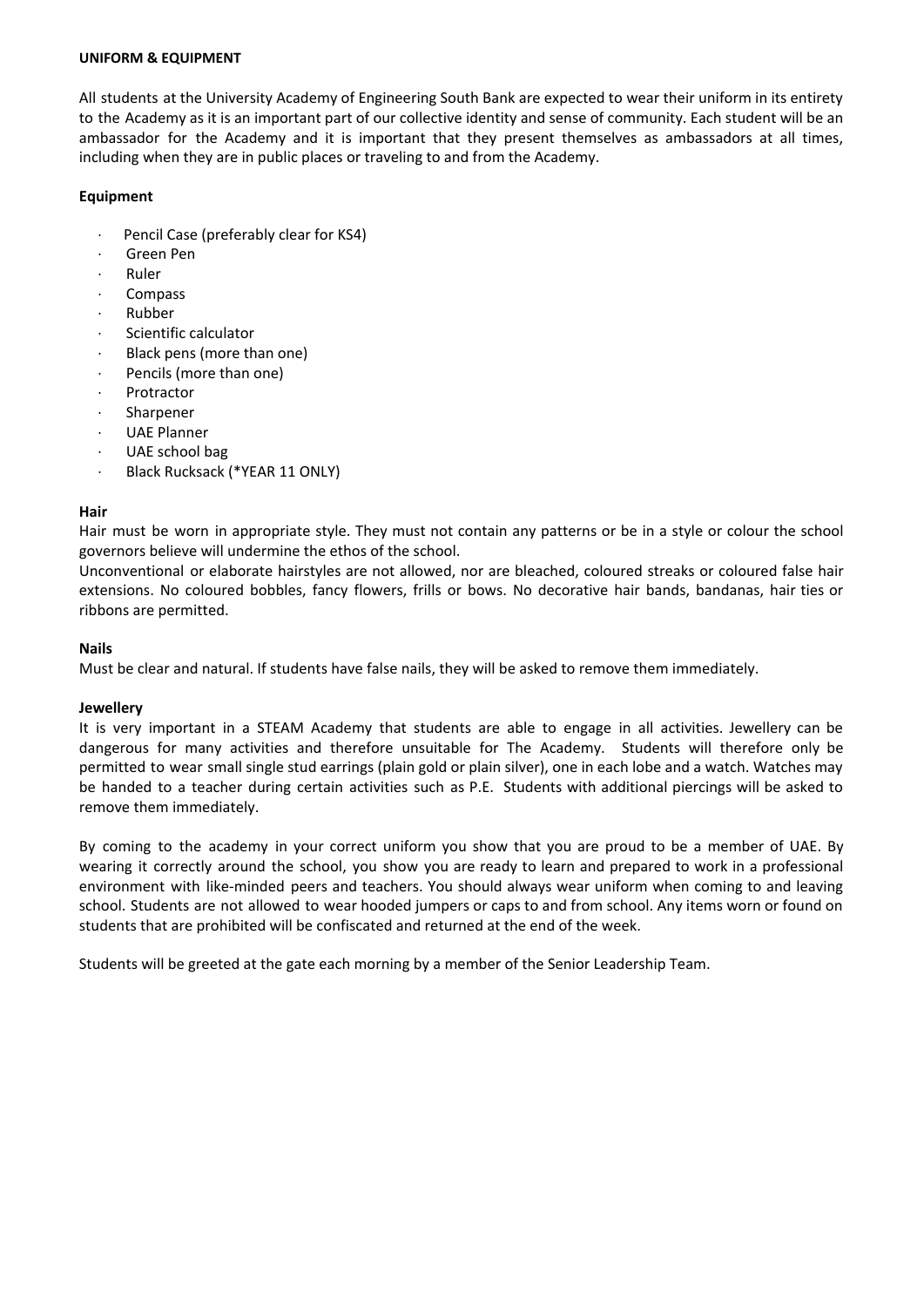| <b>University Academy of Engineering South Bank Uniform</b> |                                                               | <b>Clarification</b>                                                                                                                                                 |
|-------------------------------------------------------------|---------------------------------------------------------------|----------------------------------------------------------------------------------------------------------------------------------------------------------------------|
| <b>Blazer</b>                                               | Black with the embroidered Academy<br>badge                   | Compulsory $-$ Is to be worn at all times<br>unless given permission by an adult to<br>remove it.                                                                    |
| <b>Skirts or Trousers</b>                                   | Black box pleat skirts<br>Plain black tailored trousers       | Skirts must be worn as designed, not rolled<br>up at the waist.                                                                                                      |
| Cardigan                                                    | Black with the Academy twin stripe<br>and Academy logo        | To be worn as designed and not tucked in.                                                                                                                            |
| <b>Outdoor coat</b>                                         | Plain black (No Hoodies)                                      | Jackets for outdoor use only and should be<br>removed before entering the building.                                                                                  |
| <b>Shoes</b>                                                | Plain black, leather school shoes. (No<br>Trainers or Canvas) | Must be smart, plain black. Must be worn<br>to and from school.<br>Boots are not allowed. Kicker shoes are<br>allowed with normal black laces and black<br>stitches. |
| <b>Shirt</b>                                                | White fully buttoned to the neck $-$ to<br>be worn with tie   | Shirts must be worn as designed and tucked<br>in to either trousers or skirts at all times.                                                                          |
| Tie                                                         | Square bottom Academy striped                                 | Must be worn at a reasonable length,<br>(longer than 20cm in length)                                                                                                 |
| <b>Blouse</b>                                               | White open neck                                               | No Tailored blouses which are designed to<br>be tucked. T-Shirts should not be visible.                                                                              |
| <b>Socks</b>                                                | Plain black socks or tights                                   | No Leg warmers or above the knee socks<br>No coloured socks of any kind.<br>Over the knee socks are not appropriate.<br>Socks or tights should be worn, not both.    |
| for religious reasons                                       | Hijabs or headscarves worn Plain black (No Baseball Caps)     | Hijabs or headscarves should only be worn<br>for religious reasons.                                                                                                  |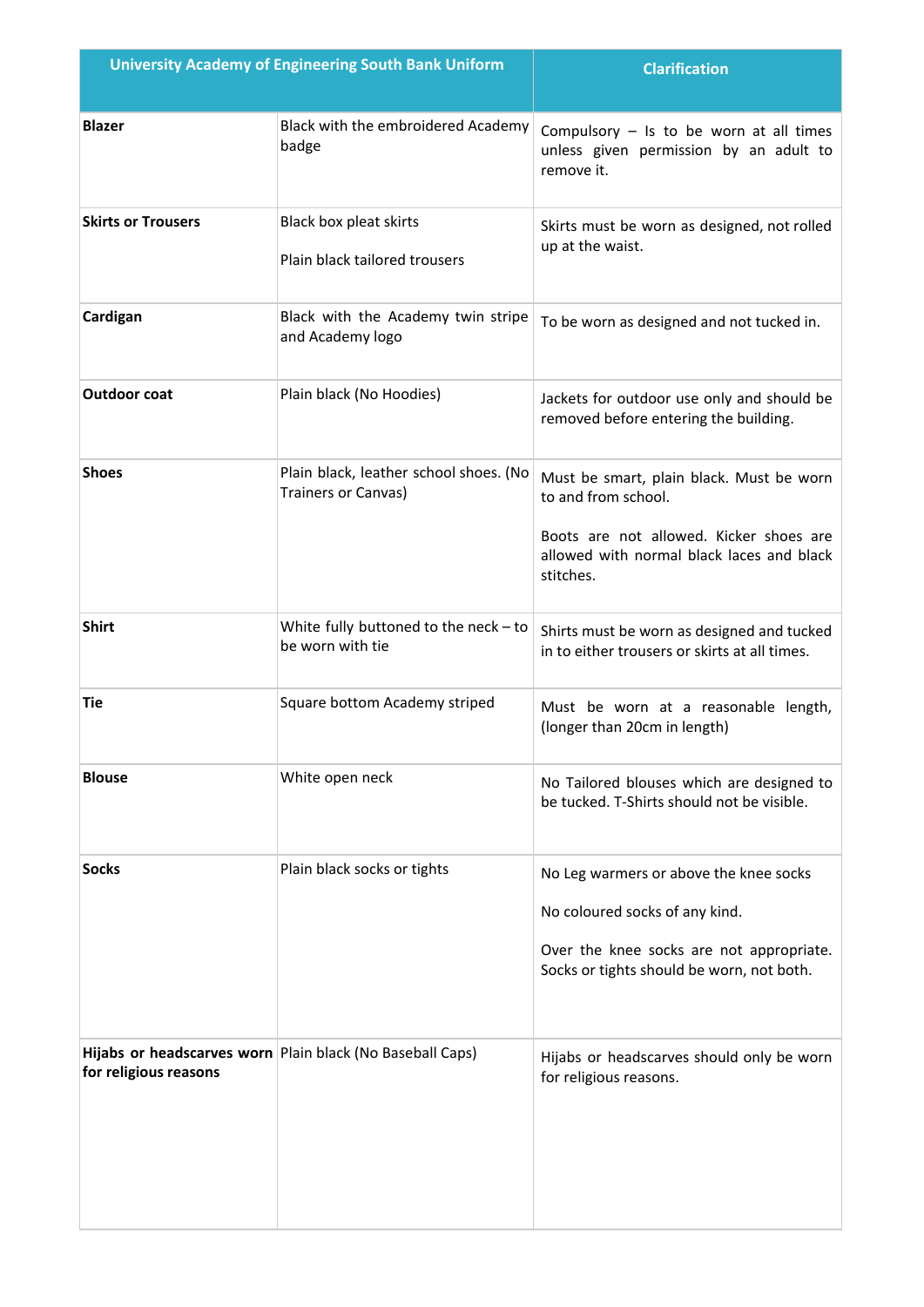| <b>Sportswear</b>                                                                                                                         |  |
|-------------------------------------------------------------------------------------------------------------------------------------------|--|
| Plain black<br>Polo shirt with Academy Logo<br>jogging bottoms                                                                            |  |
| Plain black PE shorts                                                                                                                     |  |
| All Year 7 students will be provided with an Academy backpack<br>on their first day at the Academy                                        |  |
| *Year 10 & 11 students can use a plain black rucksack for a school<br>bag but it must be large enough to carry an A4 folder and a PE Kit. |  |
|                                                                                                                                           |  |

### **PERSONAL BELONGINGS/MONEY**

Students are advised not to bring to school items over the value of £10.00. The school cannot accept responsibility for the loss or damage to any such items. Mobile phones, personal stereos, iPods and MP3 players should not be brought into school. If they are seen they will be confiscated until the end of that day.

#### **SCHOOL ID CARD**

When your child starts here in September, we will need to take a photograph of them wearing their school uniform. This is for their lunch/library card. Without this card, your child will not be able to purchase food from the canteen (break and/or lunch time).

#### **LUNCH**

All students pay for their lunch unless they are entitled to Free School Meals or bring in their own packed lunch. If your child has been entitled to free school meals at their primary school, please check with the Benefits Office that this will continue here at UAE from September. You may have to re-apply for this benefit. Students who pay for lunch are charged through their ID card, which is also used for printing documents. The school operates a cashless system so parents can pay in advance using **Parent Pay** or by cash at the school reception.

## **FORMS (***Admissions forms, Home/School Agreement, Trips Consent Forms, Internet safety and Agreement Form***)**

If you have not yet completed and brought in the forms sent to you on your interview day, please can you do so as soon as possible. Please remember that we need a copy of your child's passport and/or birth certificate, as well as proof of residence (i.e. Council Tax, utility bill, etc).

#### **LOCKERS AND BAGS**

All students will be allocated a locker on their first day which they should use to store PE kit, school coat, packed lunch and any valuables during the school day. We recommend a plain black messenger bag for PE kit.

At the start of the day between 07.45am - 8.25am students should deposit their PE bags and other items in their locker and only take with them the equipment they require for their first two classes. At breaktime they can return to their locker to change over the equipment for the next two lessons, returning finally at the end of the day to collect their belongings to go home. This means that students have less weight to carry around with them and that there is more space to move around corridors without bulky, additional bags.